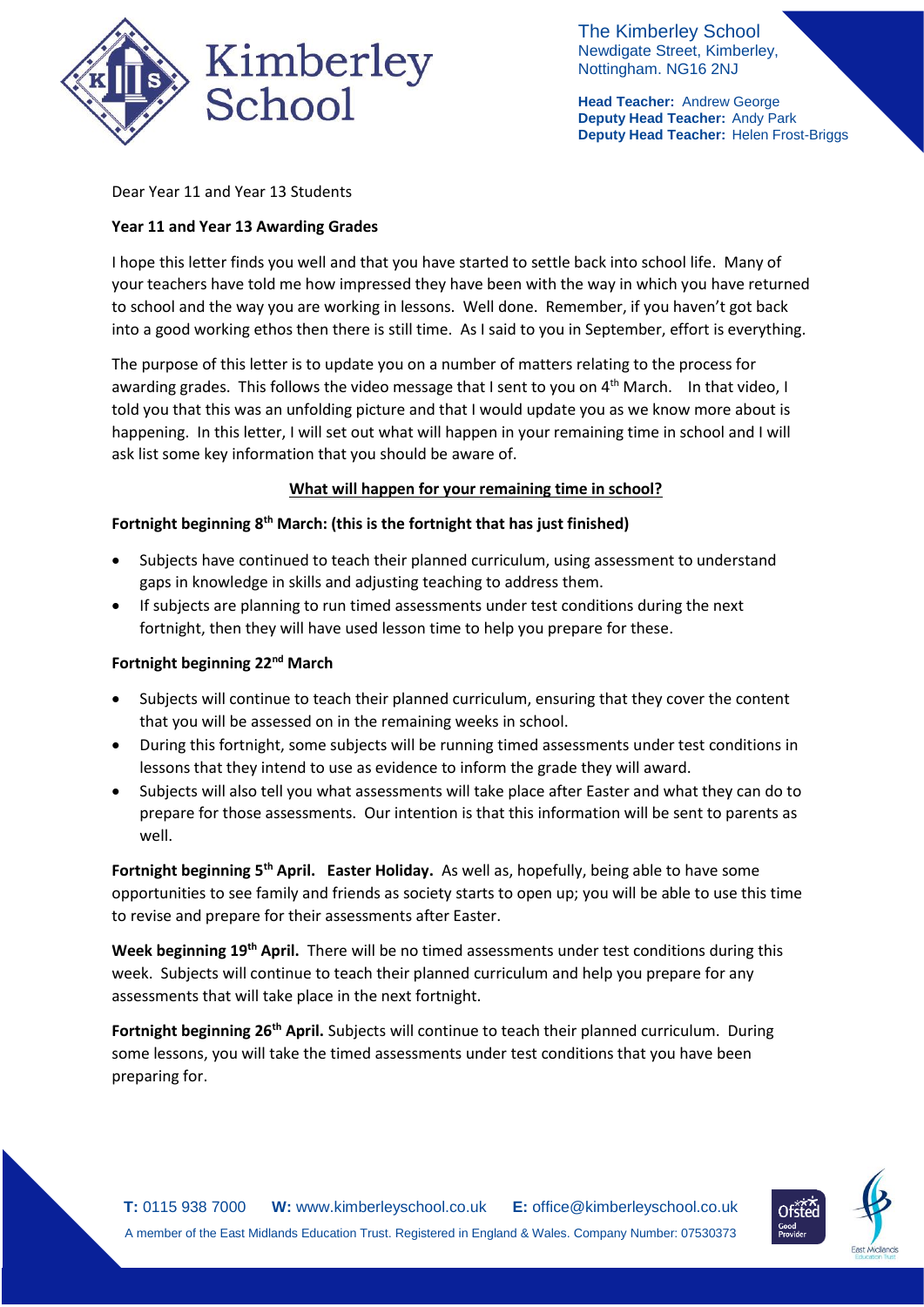**Week beginning 10th May.** There will be no timed assessments under test conditions during this week. Subjects will continue to teach their planned curriculum and help you to prepare for any assessments that will take place in the next fortnight.

**Fortnight beginning 17th May.** Subjects will continue to teach their planned curriculum. During some lessons, students will take the timed assessments under test conditions that they have been preparing for.

# **Friday 28th May will be the last day in school for all Year 11 and Year 13 students. There will be no more compulsory lessons after this.**

#### **Week beginning 31st May. Half Term Holiday**

**Week beginning 7th June.** Students who have missed timed assessments because of the pandemic may be invited into school to take the assessment if the teacher thinks this would be helpful to them. During this half term, there will also be induction opportunities for students in Year 11 who are joining our Sixth Form in September 2021. We will write to you separately about this.

#### **Other key information you should be aware of**

The way in which we are going to work was set out to you in the video on March  $4^{\text{th}}$ . Most of your questions will be answered in this. However, I have set some new information below

- **Your teacher will not be giving you any more predicted grades**. You have already been given your final predicted grade. For Year 11 this was in January, for Year 13 this was in March. Your teacher is not able to tell you what grade you will be awarded. However, your teacher will talk to you if they are concerned that you are not on track to achieve at least your predicted grade.
- **Your teacher will tell you if an assessment that they do is intended to be used as part of the evidence that they use.** As well as this new evidence, your teacher will also be using a range of work you have completed throughout the course. This may include end of unit/topic tests or assessments/exams you have taken. Your teacher will talk to you about the types of evidence that they are going to use but you do need to be aware that Ofqual have set out that this is not something students or parents can negotiate with teachers.
- **When you have completed an assessment, your teacher will tell you how well you did once they have marked it.** This might be a grade or a mark. It will depend on the process the subjects are using. However, you should remember that this does not mean that this will be your final grade. Your final grade will be your teacher's holistic judgement of your performance on a range of evidence.
- **Students who normally have access arrangements in place to help them in exams (such as Extra Time) will still get these.** All the normal access arrangements will still be in place. We are writing separately to parents and to explain how this will work.
- **School will finish for Year 11 and Year 13 on 28th May, however,** your teacher may invite you in to take an assessment if you missed one because of the pandemic. We will also write to you separately to set out what induction arrangements will be in place following the  $28<sup>th</sup>$ May for students who are joining the Sixth Form in September 2021
- **We do not know if there will be an opportunity for a leaving assembly/shirt signing when you leave school.** We will need to see what Covid-19 Control Measures are in place at the time. Please understand that our priority at the moment is to make sure that we make sure that the process for awarding grades is in place. We will do what we can to make sure you